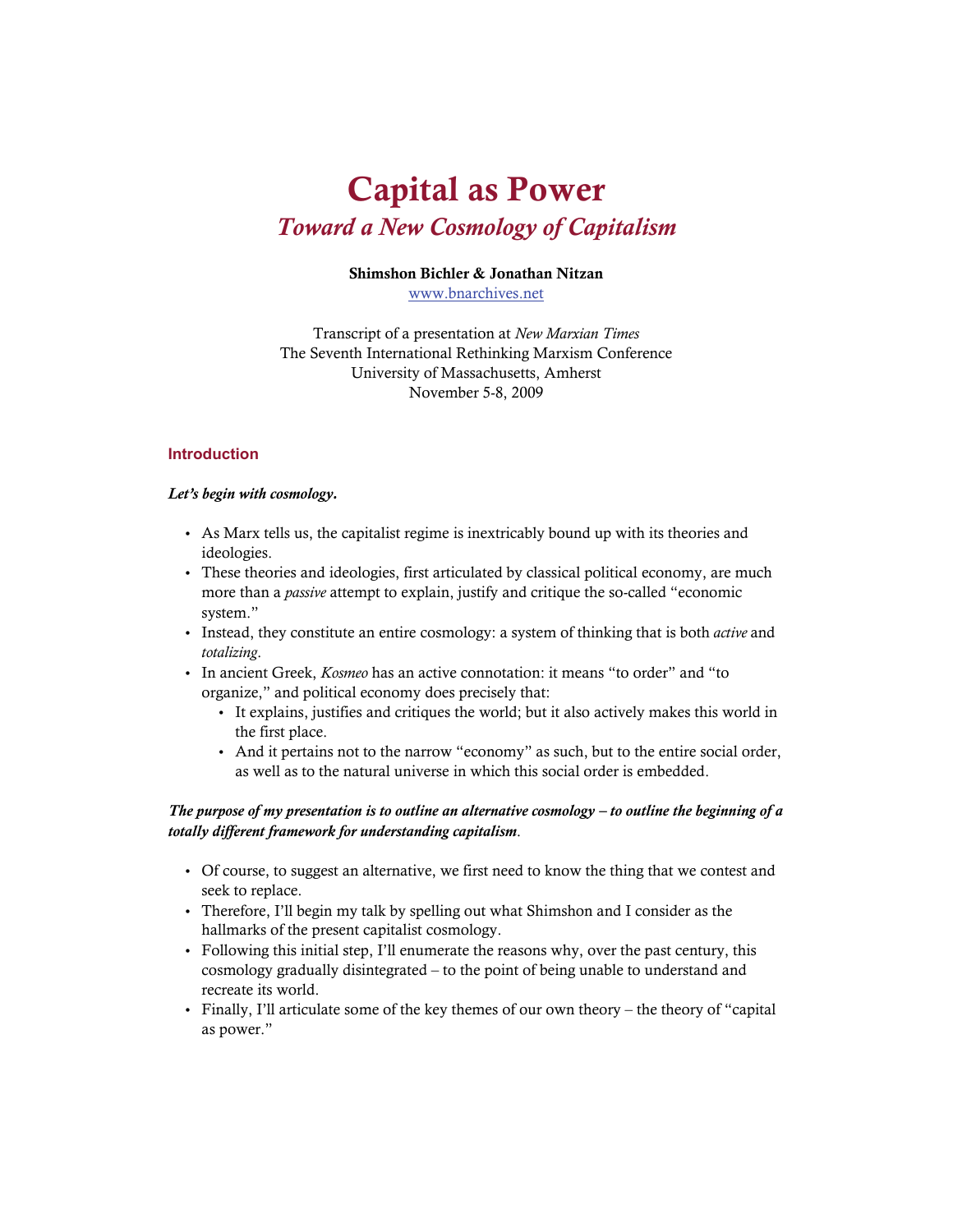# **Part 1: The Capitalist Cosmology**

## *Political economy, liberal as well as Marxist, stands on three key foundations that I'll first list and then unzip.*

- The first foundation is a separation between "economics" and "politics."
- The second foundation is a Galilean/Cartesian/Newtonian mechanical understanding of the "economy."
- And the third foundation is a value theory that breaks the "economy" into two spheres "real" and "nominal" – and that uses the quantities of the "real" sphere in order to explain the appearances of the "nominal" one.

# *Now, let's examine each of these foundations more closely, beginning with the first one – the separation of "economics" and "politics."*

- During the 13th and 14th centuries, there emerged in the city states of Italy and the Low Countries an alternative to the rural feudal state.
- This alternative was the urban order of the capitalist Bourg.
- The rulers of the Bourg were the capitalists.
- They were the owners of money, trading houses and ships; they were the managers of industry; they were the enterprising pursuers of new social technologies and the seekers of innovative methods of production.
- These early capitalists offered an entirely new way of organizing society.
	- Instead of the vertical feudal order, in which privilege and income were obtained by force and sanctified by religion, they brought a flat civil order, an order in which privilege and income derived from rational productivity.
	- Instead of the closed loop of agricultural redistribution by confiscation, they promised open-ended industrial growth.
	- Instead of ignorance, they brought progress and knowledge.
	- Instead of subservience, they offered opportunity.
- Theirs was the *future regime of capital*, an "economic" order based on an endless cycle of production and consumption and the ever-growing accumulation of money.

# *Initially, the Bourg was subservient to the feudal order in which it emerged, but that status gradually changed.*

- The Bourgs began to demand and obtain *libertates* that is, *differential* exceptions from feudal penalties, taxes and levies.
- The bourgeoisie recognized the legitimacy of feudal "politics," particularly in matters of religion and war.
- But it demanded that this "politics" not impinge on its urban "economy."
- This early class struggle, the power conflict between the declining nobility and the rising bourgeoisie, is the origin of what we now consider as the separation of "economics" and "politics."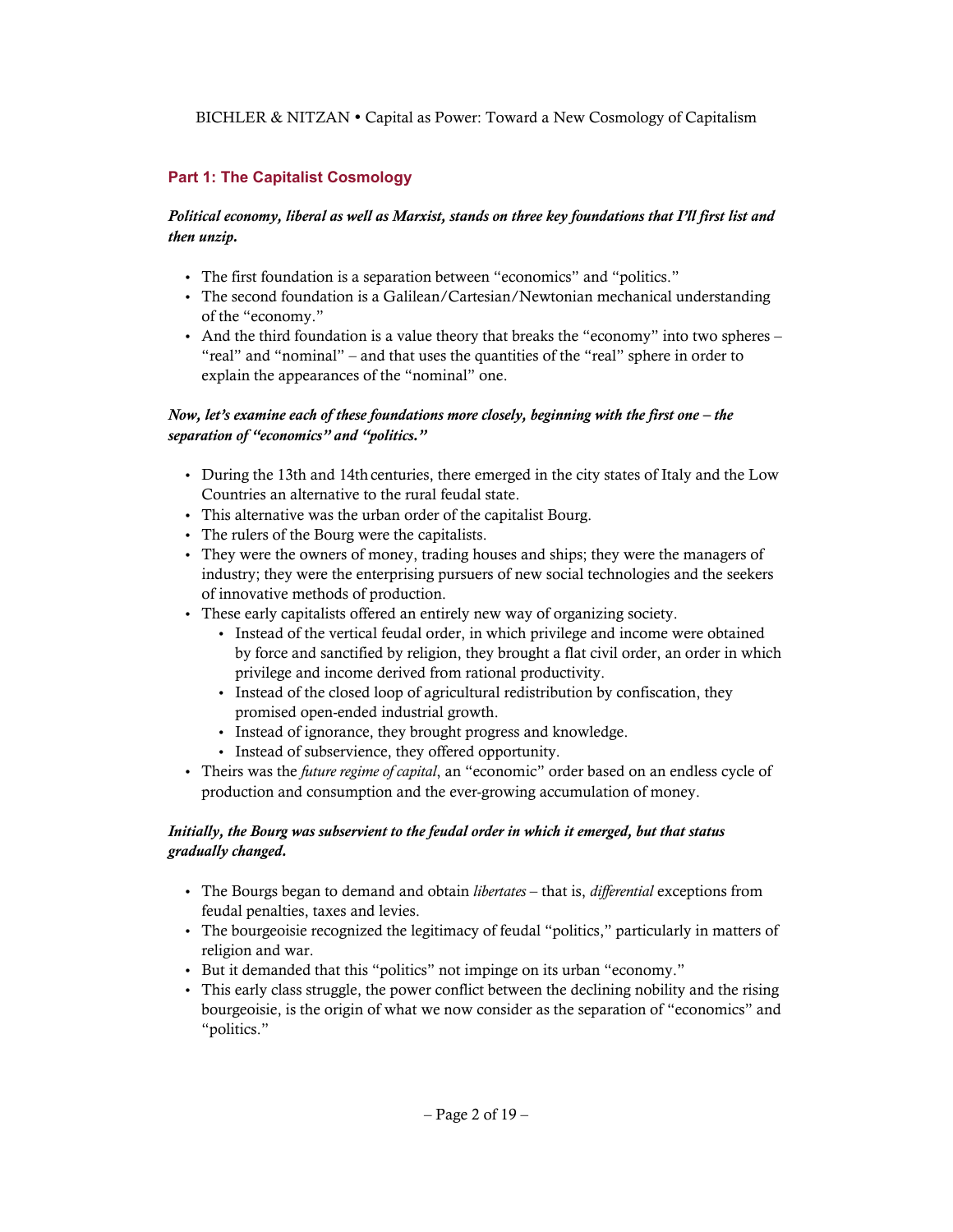# *The features of this separation are worth summarizing, beginning with the liberal view.*

- Over the past half-millennium, liberals have grown accustomed to classifying production, technology, trade, income and profit as aspects of the "economy."
- By contrast, entities like state, law, army and violence are classified as belonging to "politics."
- The economy is taken to be the productive source:
	- It is the realm of individual freedom, rationality, frugality and dynamism.
	- It creates output, raises consumption and moves society forward.
- By contrast, politics is conceived as coercive-collective; it is corrupt, wasteful and conservative; it is a parasitical sphere that latches onto to the economy, taxing it and intervening in its operations.
- Ideally, the economy should be left on its own: *laissez faire* politics would produce the most efficient economic outcome.
- But, then, in practice this is never the case: political intervention, we are told, constantly distorts economics, undermining its efficient operation.
- The liberal equation, then, is simple: the best society is one with the most "economics" and the least "politics."

# *The Marxist view of this separation is different, but not entirely.*

- For Marx, the liberal dichotomy between civil society and state is a misleading ideal, if not an outright self-deception.
- The political-legal structure, he says, is not separate from but integral to the material economy.
- The bureaucracy of the state legitimizes capital; it gives its accumulation a universal form; it maintains the overall framework of the capitalist system.
- However, when Marx comes to construct his own "capitalist system," he retains the dual structure: there is a material economic base of exploitation, and that base is supported by state and legal institutions that rely on oppression.

## *Following the footsteps of his classical predecessors, particularly Smith and Ricardo, Marx, too, prioritized economics over politics.*

- The productive sphere, and especially the labor process, he argued, is the engine of social development.
- This is where use value is created, where surplus value is generated, where capital is accumulated.
- Production is the fountainhead; it is the ultimate "source" from which the other spheres of society draw their energy – energy which they in turn use to help shape and sustain the sphere of production on which they so depend.
- And so, although for Marx capitalist economics and politics are deeply intertwined, their interaction is that of two conceptually distinct entities.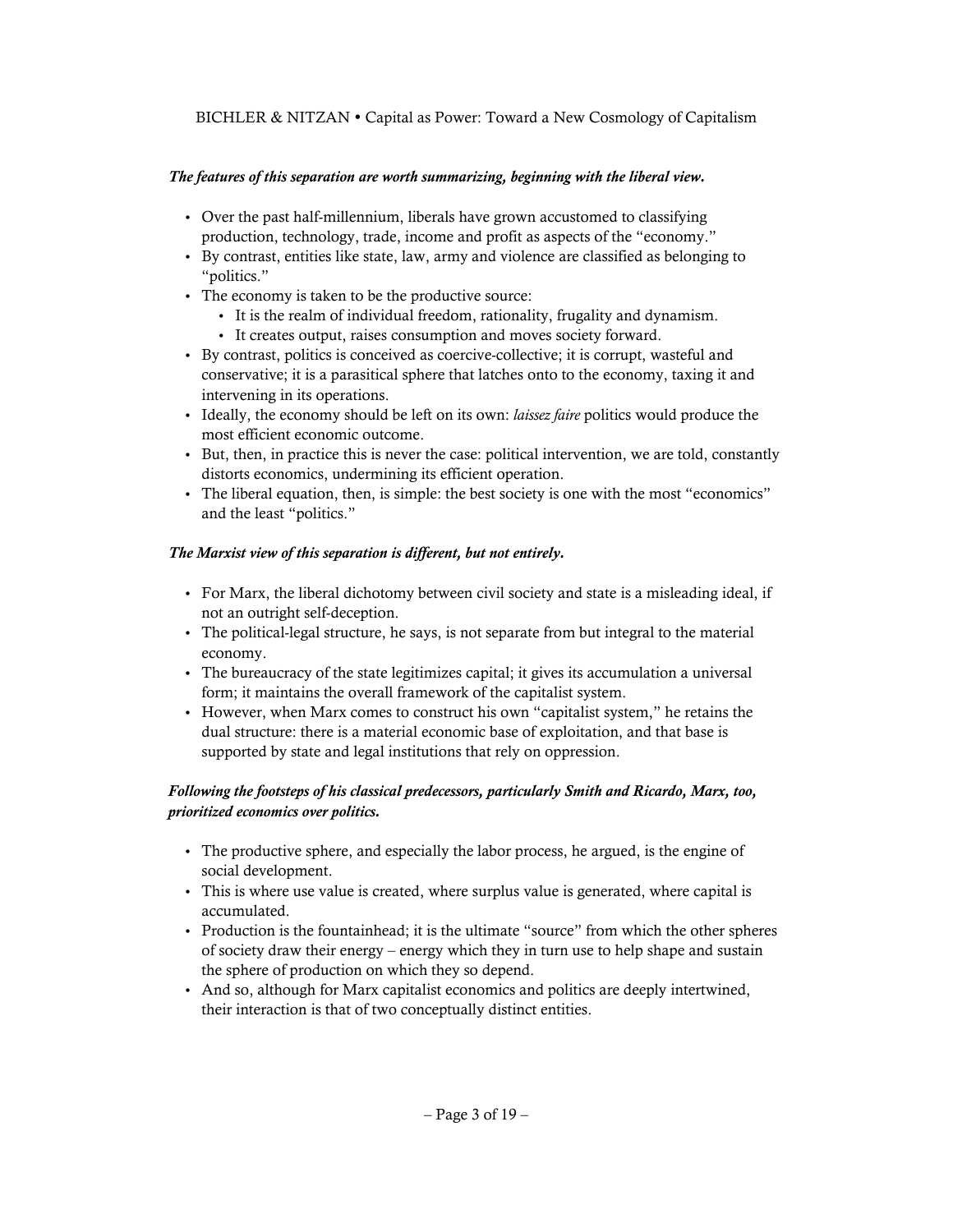## *The second foundation of political economy is the Galilean/Cartesian/Newtonian model.*

- The new capitalist order emerged hand-in-hand with a political/scientific revolution a revolution that was marked by the mechanical worldview of Machiavelli, Kepler, Galileo, Descartes, Hobbes, Locke, Hume, Leibnitz and, most importantly, Newton.
- It is common to argue that political economists have borrowed their metaphors and methods from the natural sciences.
- But we should note that the opposite is equally true, if not more so; in other words, that the worldview of the scientists reflected their society.

## *Consider the following examples.*

- Galileo and Newton were deeply inspired by Machiavelli's *Prince*.
	- The Prince relentlessly pursues secular power for the sake of secular power.
	- His concern is not the general good, but order and stability.
	- And he achieves his goals not with divine help, but through the systematic application of calculated rationality.
- Hobbes' "mechanical human being" was modeled after Galileo's pendulum, swinging between the quest for power on the one hand and the fear of death on the other; but, then, Galileo's own mechanical cosmos was itself a reflection of a society increasingly pervaded by machines. . . .
- Newton could make up a world of independent bodies because he lived in a society that began to critique hierarchical power and praise and glorify individualism.
	- He envisaged a liberal world in which every body was a lonely soul in the cosmos, *inter*-acting with but never imposing its will onto other bodies.
	- There is no ultimate cause in Newton, only *inter*-dependence.
- Descartes could emphasize the immediacy of cause and effect the leaves move only if the wind touches them – because he lived in a world that increasingly contested religious, church-invoked miracles that operated at a distance.
- Lavoisier was a royal tax farmer; he invented his law of conservation of matter while building a wall around Paris, seeking to create a "sealed container" within which he could capture the city's mass of taxable income.
- Darwin's "survival of the fittest" was modeled after Malthus' population theory.
- And so on.

#### *These examples shouldn't surprise us.*

- Human beings tend to impose on the cosmos the power structure that governs their own society.
- In other words, they tend to *politicize nature*.
	- In "archaic" societies for instance, those of nomads the gods are usually numerous, relatively equal and hardly omnipotent.
	- Hierarchical, statist societies tend to impose a pantheon of gods.
	- And absolute rule tends to insist on a single god and a monotheistic religion.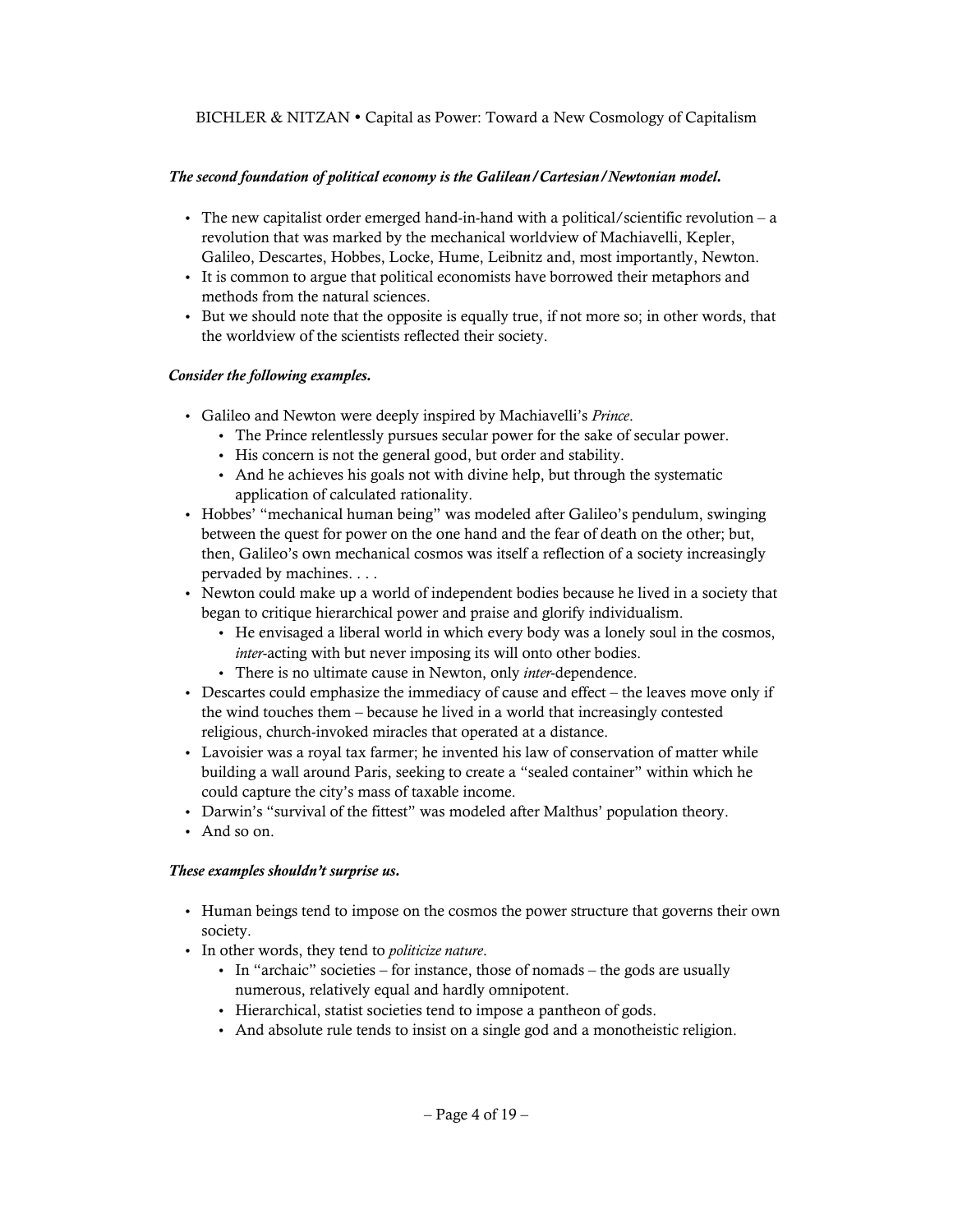In each case, the forces that make up nature reflect – and in turn are reflected in – the forces that shape society.

## *Capitalism is no exception to this historical rule.*

- Consider the mechanical worldview.
- The liberal God is nothing but absolute rationality, or natural law.
- The language of God is mathematical, and therefore the structure of the universe is numerical.
- The universe that God created is flat: it is filled with numerous bodies that are not subservient and dependent, but free and interdependent.
- These bodies are propelled not by differential obligations, but by the universal force of gravity.
- They are attracted and repelled to one another not by the will of the Almighty, but through the interaction of force and counterforce.
- And, finally, they are ordered not through decree, but through the invisible power of equilibrating inertia.

## *This flat universe mirrors the flat ideals of liberal society.*

- A liberal society consists of equally small actors, or particles, none of which is large enough to affect the other particles/actors.
- These particles/actors are energized not by patriarchal obligations, but by scarcity the gravitational force of the social universe.
- They are attracted to and repelled from one another not by feudal obligations, but through the universal functions of demand and supply.
- And they obey not a hierarchical rule, but the equilibrating forces of the invisible hand of perfect competition.

## *The third foundation of political economy is the economic duality of "real" and "nominal" and the value theory that links them.*

- Capitalism is a system of commodities, and as such it is denominated in the universal units of price.
- To understand the nature and dynamics of this architecture, we need to understand prices, and that is why both liberal and Marxian political economies are founded on theories of value: the utility theory of value and the labor theory of value.

## *Value theories begin by splitting the "economy" itself into two parallel, quantitative spheres: "real" and "nominal."*

- The key is the "real" sphere.
- This is where production and consumption take place, where supply and demand interact, where utility and productivity are determined, where power and equilibrium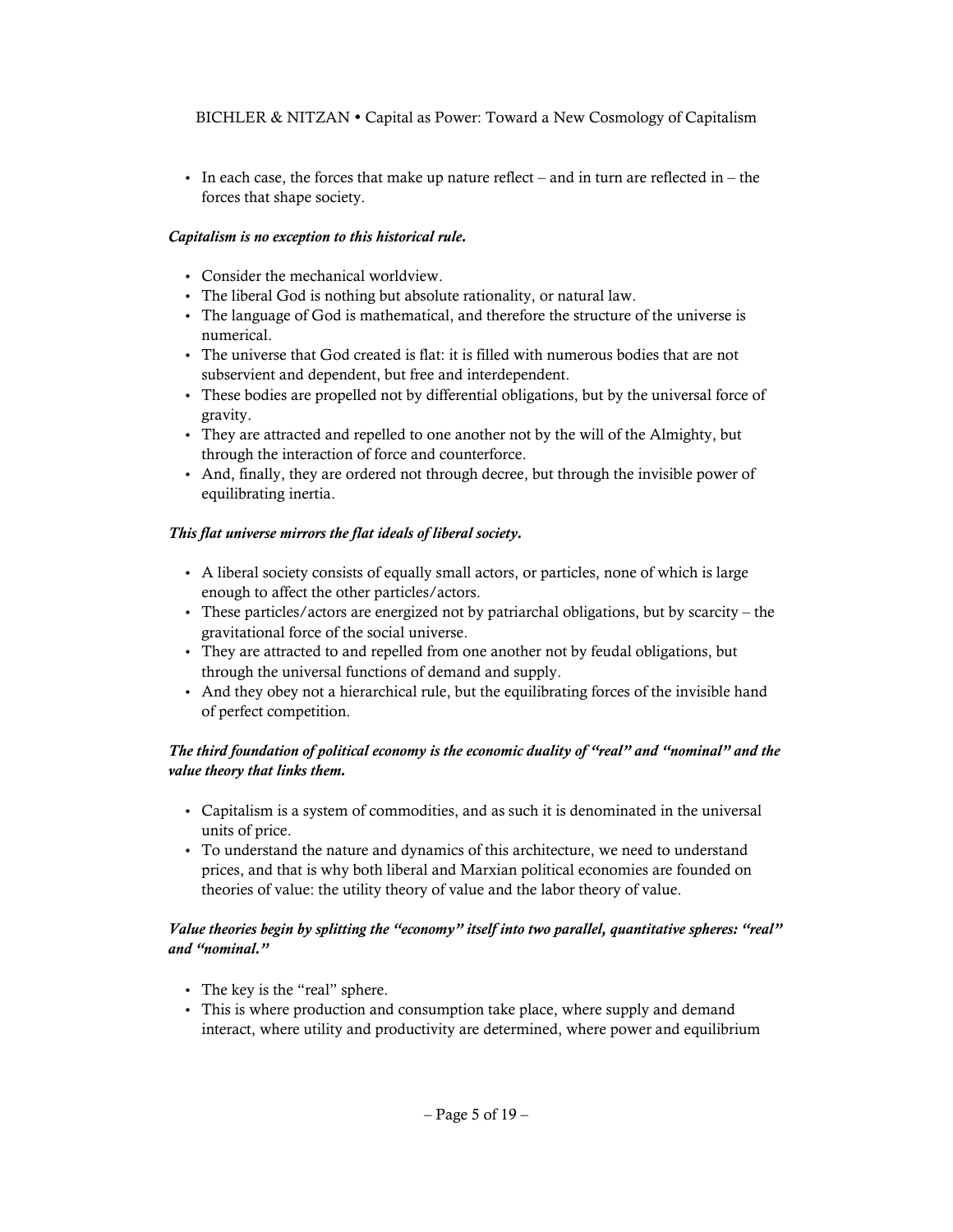compete, where well-being and exploitation take place, where surplus value and profit are generated.

## *Now, on the face of it, it seems difficult to quantify the "real" sphere.*

- Why is that?
- Because the entities of this sphere are qualitatively different, and that qualitative difference makes them incommensurate.
- But this problem, say the economists, is more apparent the real.
- Physicists and chemists express all measurements in terms of five fundamental quantities: distance, time, mass, electrical charge and heat.
	- In this way, velocity can be defined as distance divided by time.
	- Acceleration is the time derivative of velocity.
	- Force is mass times acceleration, etc.
- And according to themselves, economists are able to do the very same thing.
- They, too, have fundamental quantities: the fundamental quantity of the liberal universe is the util, and the fundamental quantity of the Marxist universe is socially necessary abstract labor.
- With these fundamental quantities, every "real" entity from concrete labor, to the full range of commodities, to the capital stock – can be reduced to and expressed in the very same units.
- And with "real" entities all having a common denominator, the system can be fully specified.

#### *Now, parallel to the "real" sphere stands the "nominal" world of money and prices.*

- This sphere constitutes the immediate appearance of the commodity system.
- But that is merely a *derived* appearance.
- In fact, the "nominal" sphere is nothing but a giant, symbolic mirror.
- It is a parallel arena, an arena whose universal dollar magnitudes merely reflect sometimes accurately, sometimes not – the underlying "real" util and labor quantities of production and consumption.

#### *So we have a quantitative correspondence.*

- The "nominal" sphere of prices reflects the "real" sphere of production.
- And the purpose of value theory is to explain this reflection/correspondence.

#### *How does value theory sort out this correspondence?*

- In the liberal version, the double-sided economy is assumed to be contained in a Newtonian-like space: a container that comes complete with its own invisible laws – or "functions" – that equilibrate quantities and prices.
- The Marxist version is very different, in that it emphasizes not equilibrium and harmony, but the conflictual/dialectical engine of the economy.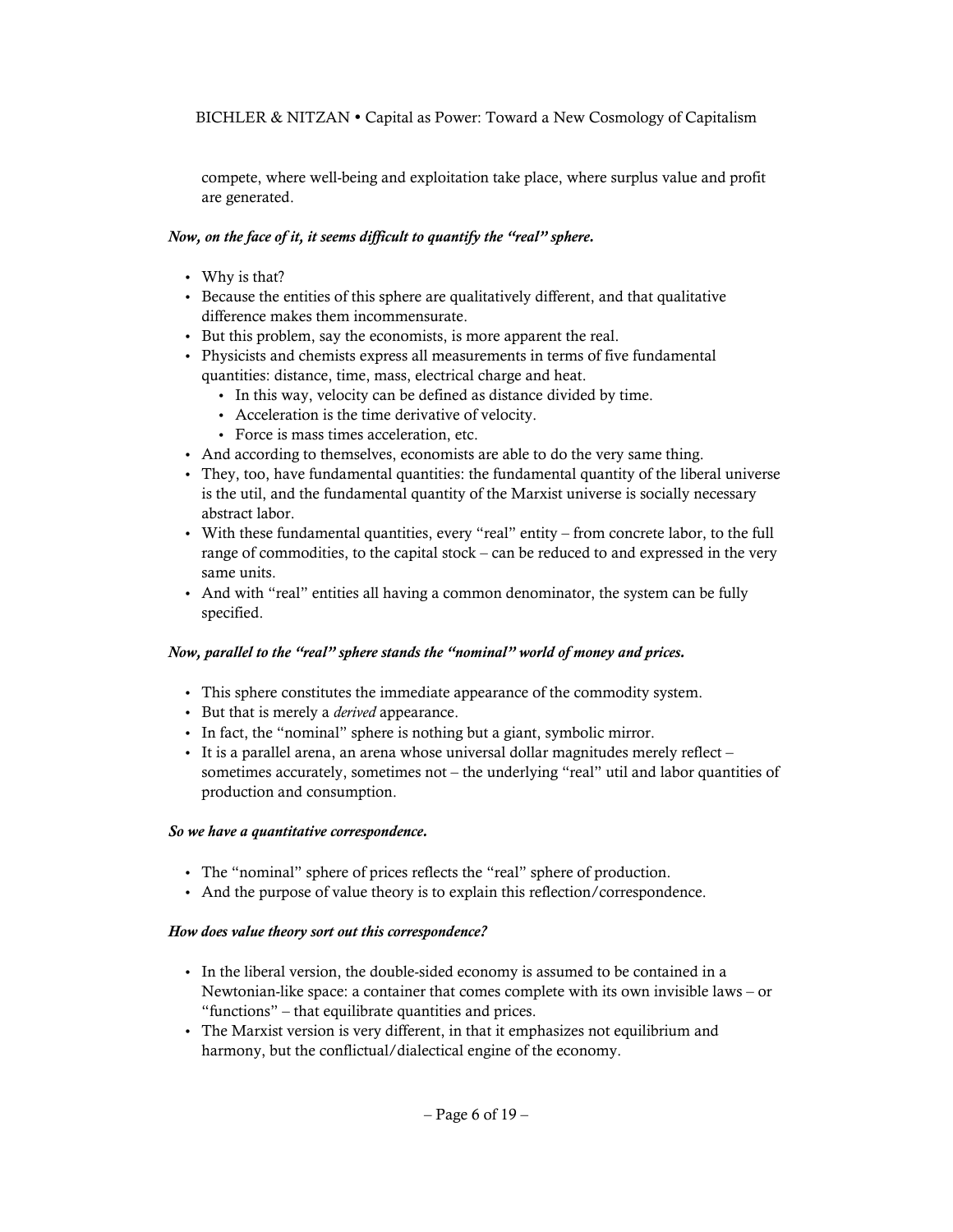- However, here, too, there is a clear bifurcation between the "real" and the "nominal."
- $\bullet$  And here, too, there is an assumed set of rules the historical laws of motion that govern the long-term interaction of these two spheres.

## *Now, the role of the political economist is merely to "discover" these principles, or laws.*

- The method of discovery builds on the research paradigm of Galileo, Descartes and Newton on the one hand, and on the application of probability and statistics on the other.
- In this method, discovery takes place through the fusion of experimentation and generalization – a method that liberals carry through "testing" and "prediction" and that Marxists undertake through the "dialectics" of theory and praxis.

## *Finally, unlike economics, politics doesn't have its own intrinsic rules.*

- This difference has two important consequences.
- In the liberal case, the self-optimizing nature of the economy means that political intervention can only lead to sub-optimal outcomes.
- In the Marxist case, politics and state are inextricably bound up with production and the economy.
- However, since politics and state in the Marxist case have no rules of their own, they have to derive their logic from the economy – either strictly as argued by "structuralists," or loosely as argued by "instrumentalists."

# *To sum up, then, the cosmology of capitalism is built on three key foundations.*

- The first foundation is the separation between "economics" and "politics." The economy is governed by its own laws, whereas politics is either derived from these economic laws or distorts them.
- The second foundation is a mechanical view of the economy itself, a view based on action and reaction, flat functions and the self-regulating forces of motion and equilibrium. The role of the political economist is merely to discover these mechanical laws.
- The third foundation is the bifurcation of the economy itself into two quantitative spheres – "real" and "nominal." The "real" sphere is enumerated in material units of consumption and production (utils or socially necessary abstract labor). The "nominal" sphere is counted in money prices – but these prices merely mirror the quantities of the "real" sphere. And the role of value theory is to explain this correspondence.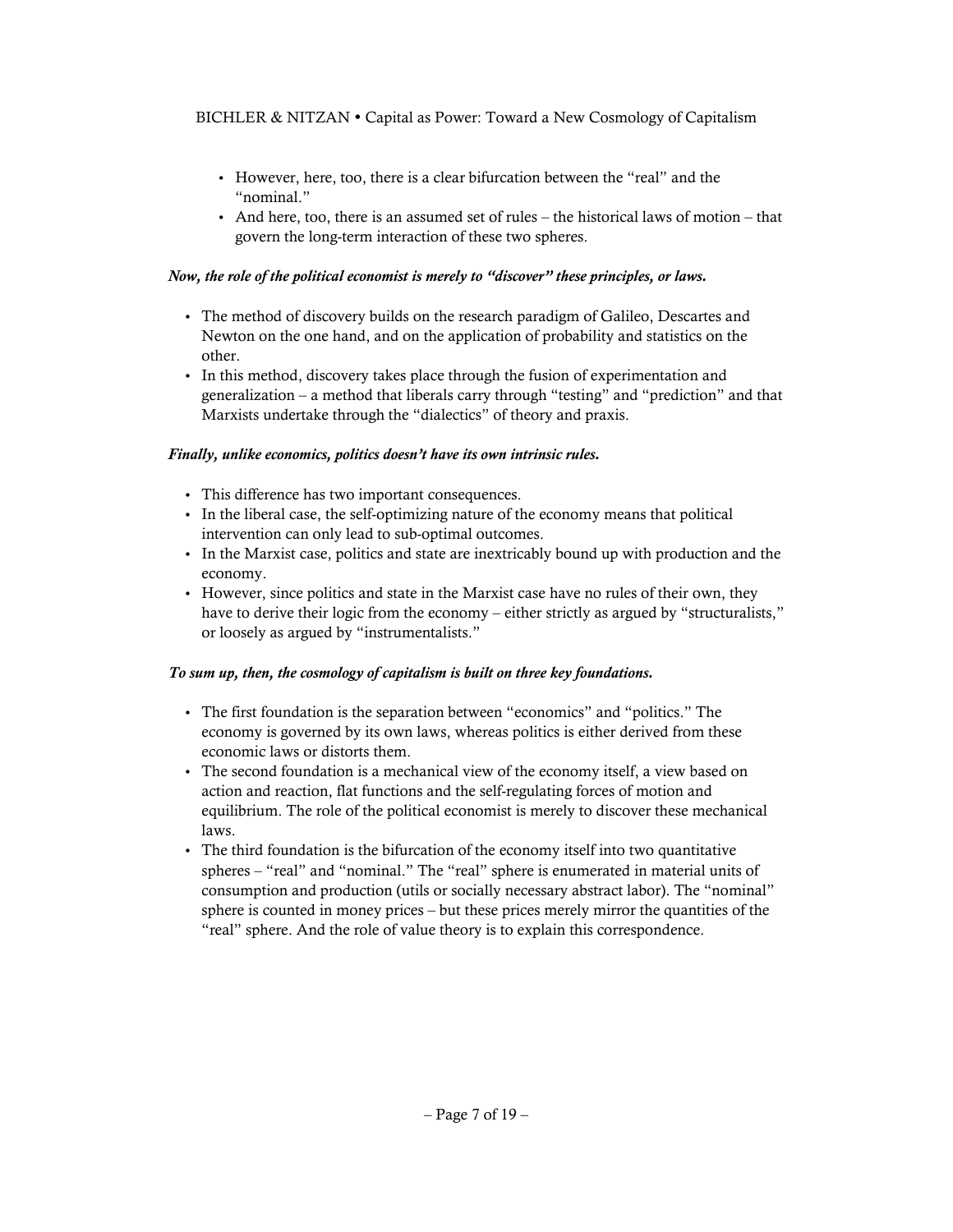## **Part 2: The Rise of Power and the Demise of Political Economy**

## *Now, these foundations of the capitalist cosmology started to disintegrate in the second half of the 19th century.*

- The key reason for this disintegration was the very victory of capitalism.
- Note that political economy differed from all earlier cosmologies in that it was the first to substitute secular for religious force.
- But this secular force was assumed to be heteronomous; i.e., it was an objective entity, external to society.

#### *The victory of capitalism changed this perception.*

- With the feudal order finally giving way to the capitalist regime, it became increasingly apparent that force is imposed not from without, but from within.
- In other words, instead of *heteronomous force*, there emerged *autonomous power*, and this shift changed everything:
	- With autonomous power, the dualities of economics/politics, the separation of real/nominal, and the mechanical worldview of political economy were all seriously undermined.
	- With these categories undermined, the presumed automaticity of political economy no longer held true.
	- And with automaticity gone, political economy ceased being a science.

#### *The recognition of power was affected by four important developments.*

- The first development was the emergence of totally new units.
	- By the late 19th and early 20th centuries, the notion of atomistic interdependent actors had declined in the face of large hierarchical organizations – from big business and large unions to big government and large NGOs.
- The second development was the emergence of many new phenomena, phenomena that were largely unknown to the classical political economists.
	- By the beginning of the 20th century, "total war" and a so-called "permanent war economy" had been established as salient features of modern capitalism, features that seemed no less important than production and consumption.
	- Governments started to actively engage in massive industrial and macro stabilization policies*,* policies that completely upset the presumed automaticity of the so-called "economic sphere."
	- Capitalists incorporated their businesses and in the process bureaucratized and socialized what had previously been considered "private" accumulation.
	- The singular act of labor grew not simpler and more homogenous, but ever more complex, and workers no longer lived at subsistence. There emerged a "labor aristocracy"; workers' standard of living in the main capitalist countries soared; and with rising disposable income, issues of culture grew in importance relative to work.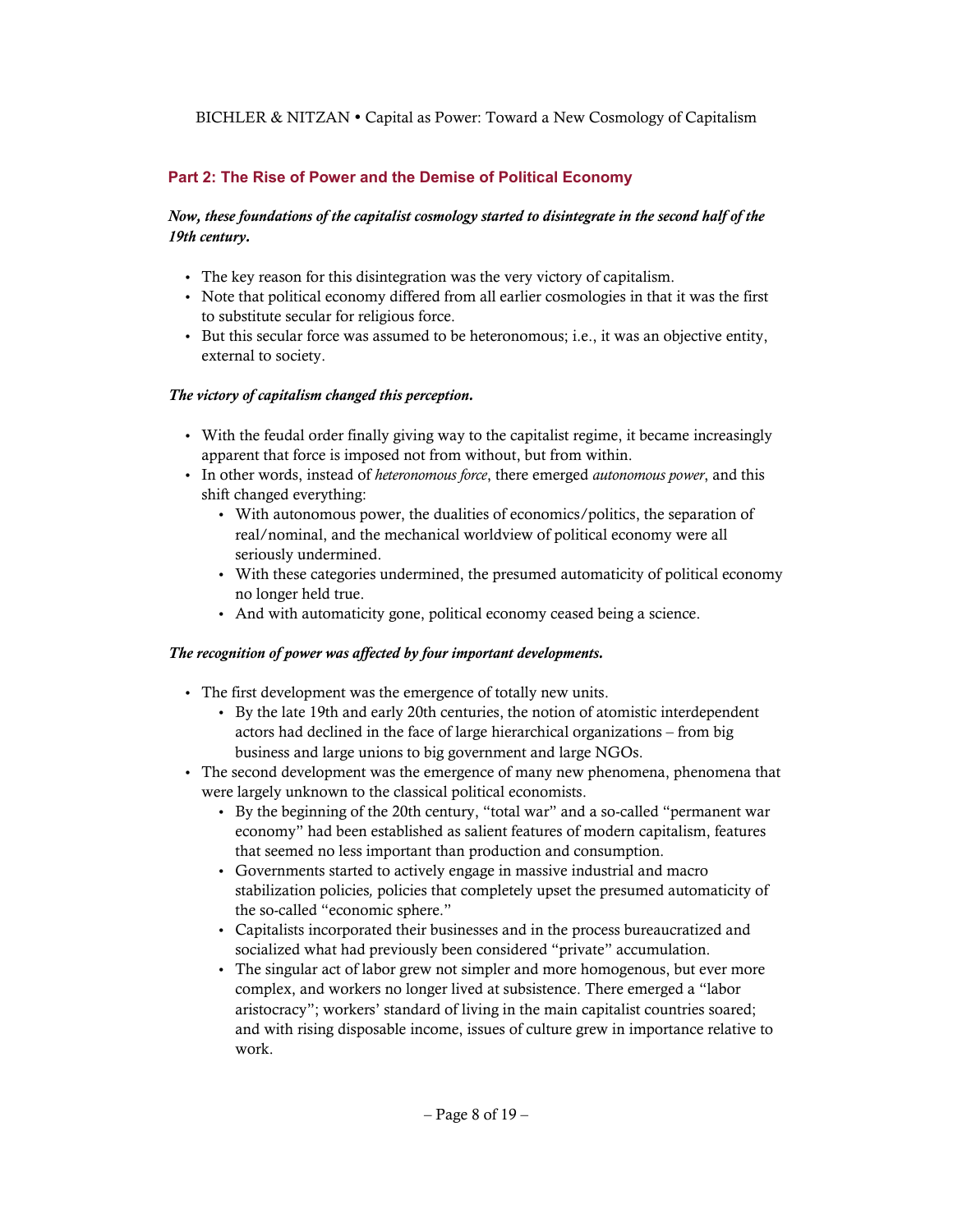- Finally, the nominal processes of inflation and finance assumed a "life of their own," following a trajectory that no longer seemed to reflect the so-called "real" sector.
- The third development was the emergence of totally new concepts.
	- With the rise of fascism and Nazism, the primacy of class and production was challenged by a new emphasis on "masses," "power," "state," "bureaucracy," "elite" and, eventually, "social systems."
- Fourth and finally, the objective/mechanical cosmology of the first political-scientific revolution was challenged by uncertainty, relativity and the entanglement of subject and object.
	- Science was increasingly challenged by anti-scientific vitalism and postism.
	- Francis Bacon was pronounced dead, and ignorance has become strength.

# *The combined result of these developments was a growing divergence between universality and fracture.*

- On the one hand, the regime of capital has become the most universal system ever to organize society. Its rule spread to every corner of the world and incorporated more and more aspects of human life.
- On the other hand, political economy the cosmology of that order was fatally fractured. In the place of what was once an integrated science of society, there emerged a collection of partial and exclusionary social "disciplines."

#### *The mainstream liberal study of society was split into numerous "social sciences."*

- These social sciences the "disciplines" of economics, political science, sociology, anthropology, psychology, and now also culture, gender and other such offshoots – are each treated as a "closed system."
- They come with their own unique jargon, proprietary principles, and a bureaucraticacademic hierarchy that excludes outsiders and wards off competitors.

# *But this fracturing didn't save economics.*

- The rise of autonomous power destroyed the fundamental quantities of economics.
	- First and foremost, it made it patently clear that utils and abstract labor were both logically impossible and empirically unknowable.
	- And, indeed, no liberal economist has ever been able to measure the util content, and no Marxist has ever been able to calculate the abstract labor content, of commodities.
- This inability is existential.
	- With no fundamental quantities, value theory becomes impossible.
	- And with no value theory, economics disintegrates.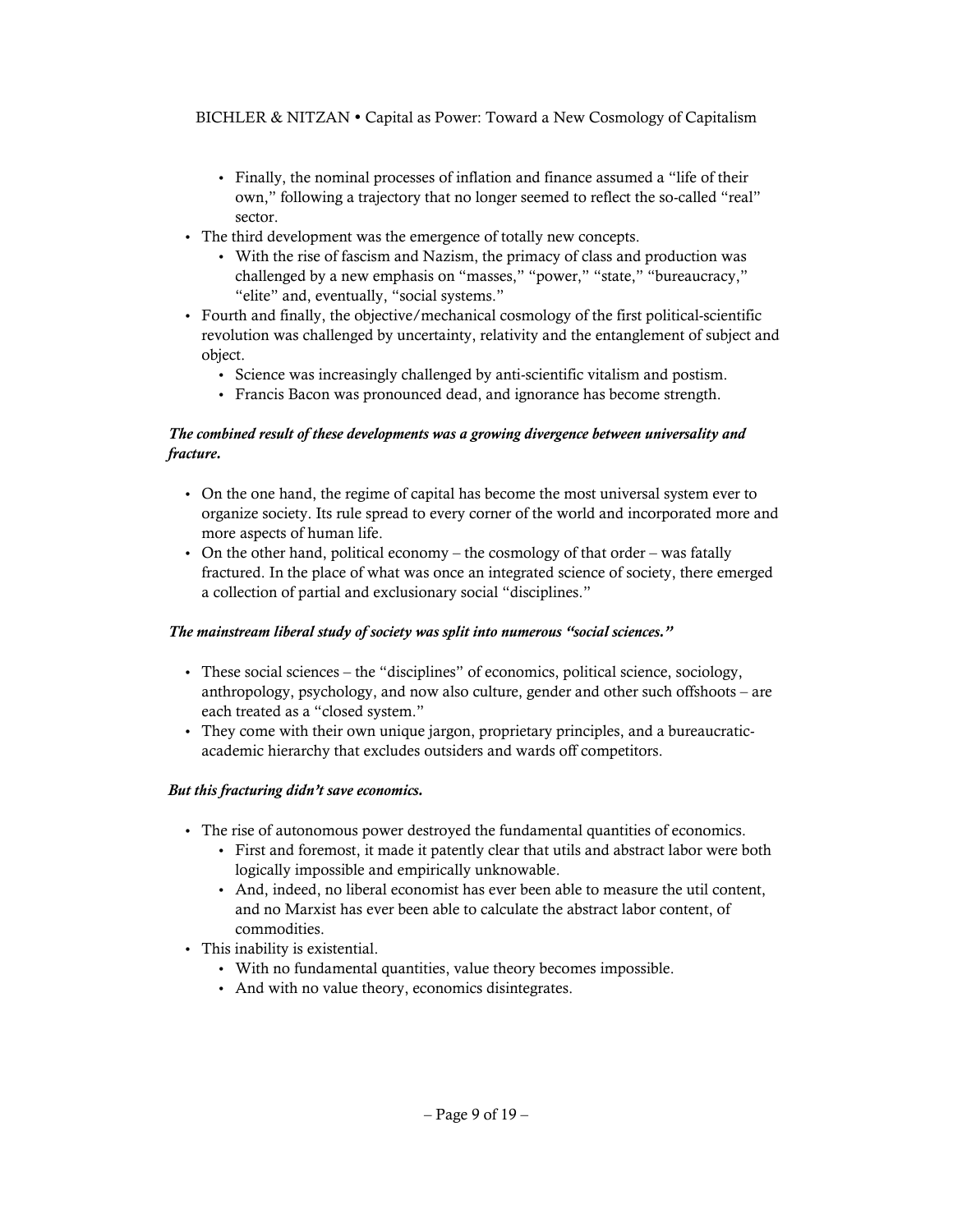#### *The neoclassicists responded to this threat by turning their economics into a null domain.*

- In order to avoid the destructive effects of power, they have withdrawn into the heavily subsidized fantasy of perfectly competitive equilibrium, where everything still works as it should.
	- To achieve this end, though, they had to exclude from their domain almost every meaningful phenomenon – and they have done their job so thoroughly that their theory now perfectly explains next to nothing.
	- And when the reality still clashes with the theory which is nearly always the case – the solution is to blame it all on either micro "distortions" and "imperfections" or macro "interventions" and "shocks."

## *Unlike the neoclassicists, Marxists have addressed power head on – but this trajectory destroyed the original unity of Marx's theory.*

- To recognize power meant to abandon the labor theory of value.
- But since Marxists never came up with another theory of value, their worldview lost its main unifying force.
- The net result was a neo-Marxist fracture.
- The neo-Marxism of today consists of three sub-disciplines, each with its own categories, logic and bureaucratic demarcations.
	- The first sub-discipline is neo-Marxist economics, based on a juxtaposition of "monopoly capital" and permanent "government intervention."
	- The second sub-discipline comprises neo-Marxist critiques of capitalist culture.
	- And the third sub-discipline consists of neo-Marxist theories of the state.

#### *Now, I should stress here that both Marx and the neo-Marxists have had very meaningful things to say about the world.*

- Let me list a few.
	- The *comprehensive* view of human history an approach that negates and supersedes the *particular* histories dictated by elites.
	- The notion that ideas are dialectically embedded in their concrete material history.
	- The link between theory and praxis.
	- The notion of capitalism as a totalizing political-power regime.
	- The universalizing-globalizing tendencies of this regime.
	- The dialectics of the class struggle.
	- The fight against exploitation, oppression and imperial rule.
	- The emphasis on autonomy and freedom as the motivating force of human development.
- These ideas are all indispensable.
- Moreover, the development of these ideas is deeply enfolded, to use David Bohm's term, in the very history of the capitalist regime, and in that sense these ideas can never be discarded as "erroneous."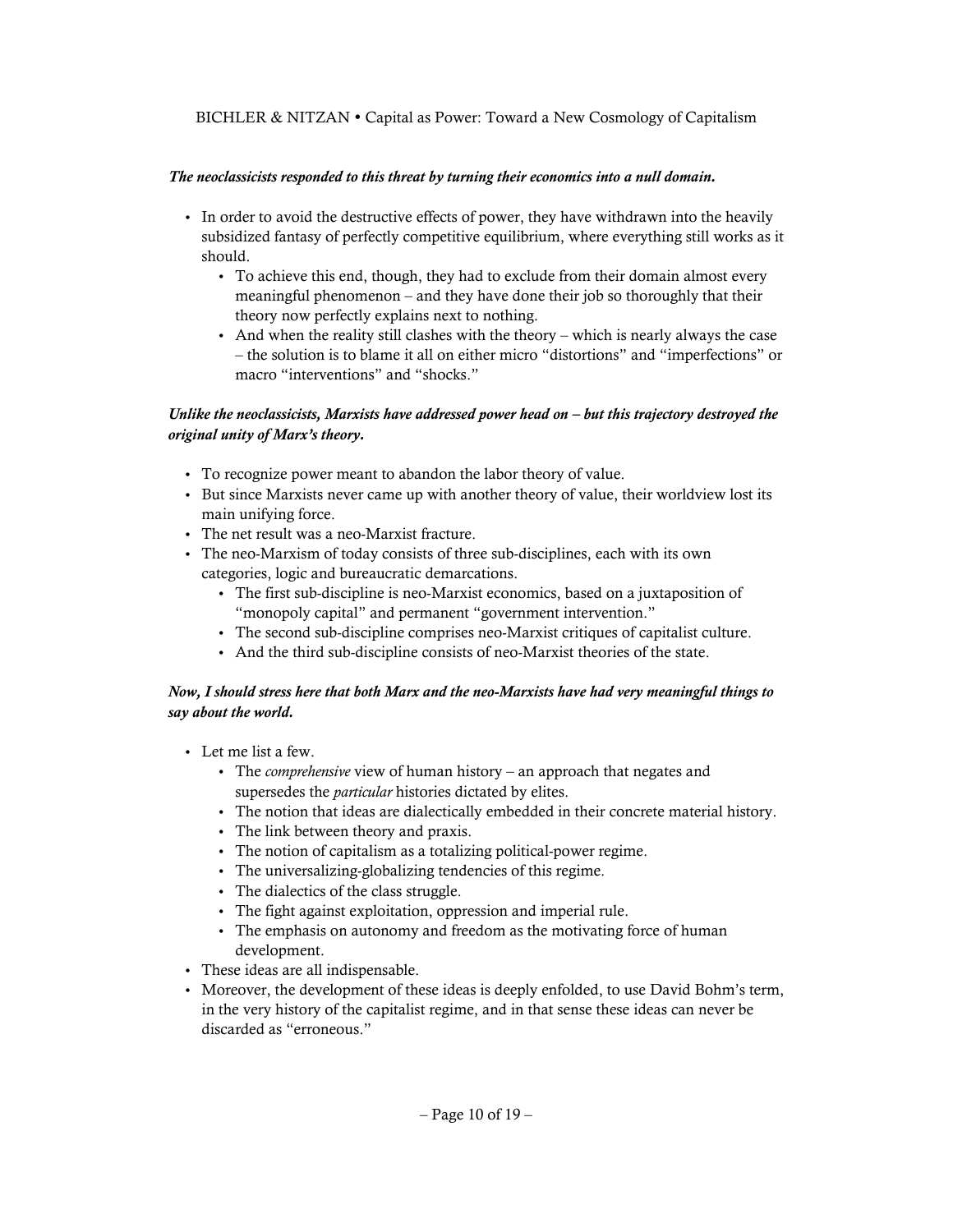#### *But all of that still leaves the most important question unanswered.*

- In the absence of a unifying value theory, there is no logically coherent and empirically meaningful way to explain the so-called "economic" accumulation of capital – let alone to account for how culture and the state presumably affect such accumulation.
- In other words, we have no explanation and in fact no clear definition for the most important process of all: the accumulation of capital.

## *Capitalism, though, remains a universalizing system, and a universalizing system calls for a universal theory.*

- So maybe it's time to stop the fracturing.
	- We don't need finer and finer nuances.
	- We don't need new sub-disciplines that then get connected through inter-disciplinary links.
	- We don't need imperfections and distortions to tell us why our theories do not work.
- What we do need is a radical Ctrl-Alt-Del.
- As Descartes tells us, to be radical means to go to the root, and the root of capitalism is the accumulation of capital.
- This, then, should be our new starting point.

## **Part 3: Toward a New Cosmology of Capitalism**

## *In the remainder of my presentation, I'll try to outline briefly some of the key elements of our own approach to capital.*

- This outline isn't comprehensive; it's merely suggestive.
- It is meant simply to tickle your imagination, to lure you to the rest of our panels, and perhaps to give you a reason to read further.

#### *Our starting point is power.*

- We argue that capital is not what political economists say it is.
- Capital isn't means of production; it isn't the ability to produce hedonic pleasure; it isn't a quantum of dead productive labor.
- Rather, capital is power, and only power.

#### *Further, and more broadly, we argue that capitalism is not a mode of production or consumption, but a mode of power.*

- Machines, technology, production and consumption of course are part of capitalism, and they certainly feature in accumulation.
- But the role of these entities in the process of accumulation whatever that role may be is significant only through the way they bear on power.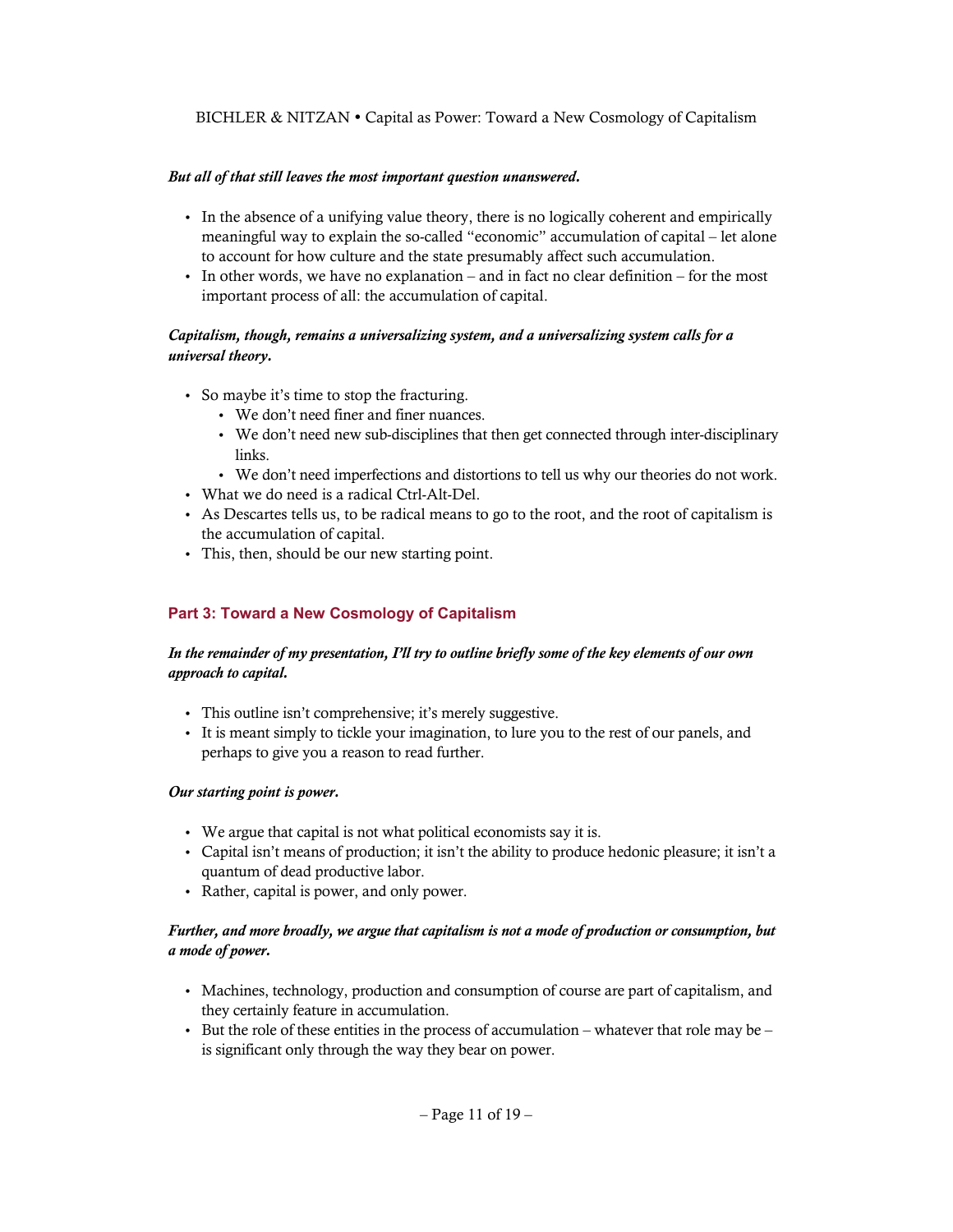## *To explicate our argument, we begin with two related entities: prices and capitalization.*

- Capitalism as we already noted, and as both liberals and Marxists correctly recognize is organized as a commodity system denominated in prices.
- Capitalism is particularly conducive to numerical organization because it is based on private ownership, and anything that can be privately owned can be priced.
- This feature means that, as private ownership spreads spatially and socially, price becomes the universal numerical unit through which the capitalist order is organized.

## *Now, the concrete pattern of this order is created through capitalization.*

- Capitalization, to paraphrase physicist David Bohm, is the generative order of capitalism.
- It is the flexible/encompassing algorithm that *creorders* or continuously creates the order of – capitalism.

## *What exactly is capitalization?*

- Capitalization is a symbolic financial entity, a computational ritual that capitalists invoke when they exercise their power.
- As a technical procedure, capitalization is the discounting to present value of riskadjusted expected future earnings.
- The principles of capitalization have had a long gestation period.
	- They first emerge in the Italian Bourgs of the 14th century.
	- They were systematically articulated about a century ago.
	- And they became the all-dominant ritual of capitalism around the 1950s.

## *Now, as Ulf Martin will explain in his presentation later today, capitalization is an operationalcomputational symbol.*

- Unlike ontological symbols, capitalization isn't a passive representation of the world.
- Instead, it is an active, synthetic calculation.
- It is a symbol that human beings create and impose on the world and in doing so, they shape the world in the image of their symbol.

## *Capitalists – as well as everyone else – are conditioned to think of capital as capitalization and nothing but capitalization.*

- The ultimate issue here is not the particular entity that the capitalist owns, but the universal worth of that entity defined as a capitalized asset.
- Neoclassicists and Marxists recognize this symbolic creature but given their view that capital is a "real" economic entity, they don't quite know what to do with its symbolic counterpart.
- The neoclassicists bypass the impasse by saying that, in principle, capitalization is merely the image of "real" capital – although, in practice, this image gets distorted by unfortunate "market imperfections."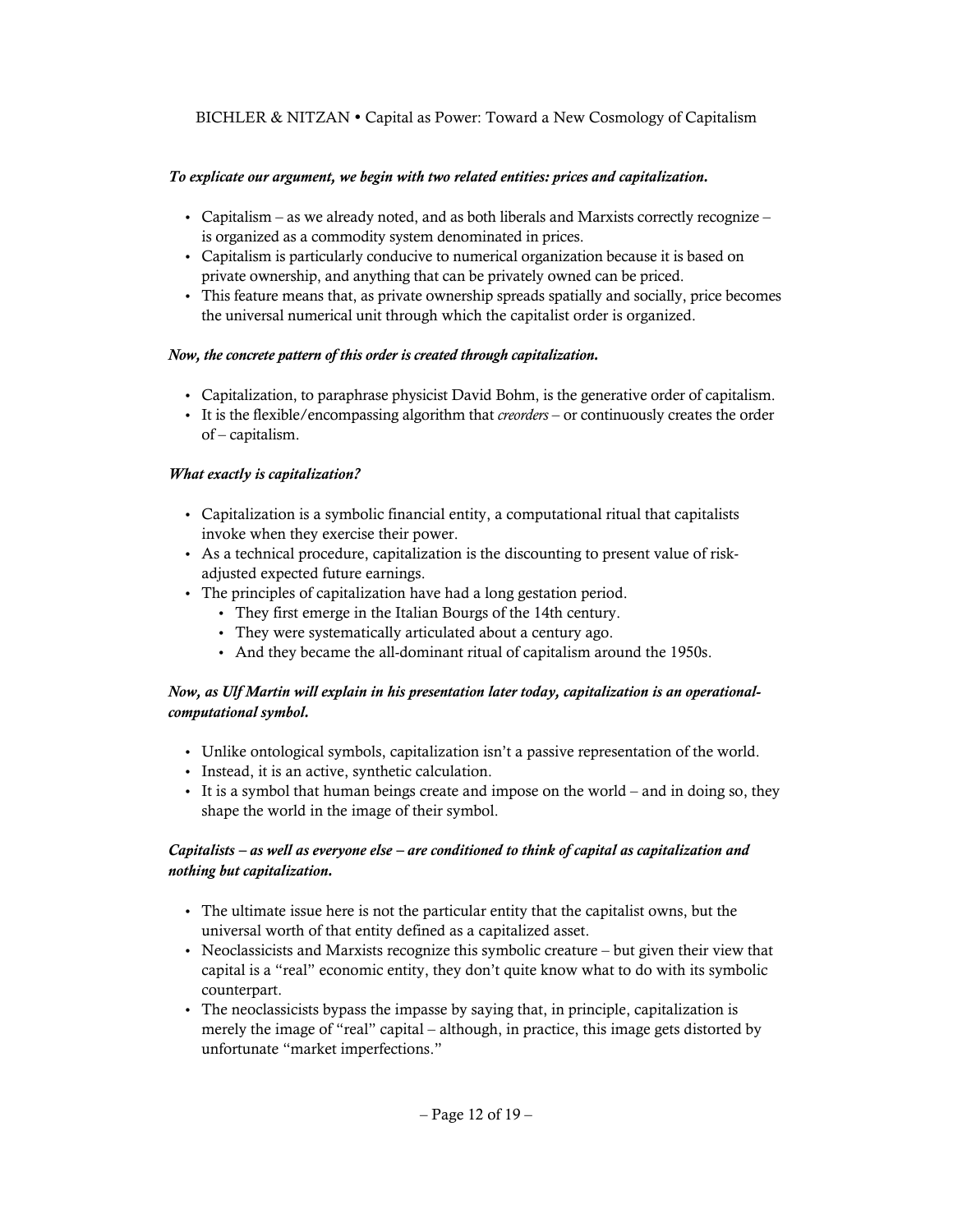- The Marxists approach the problem from the opposite direction.
	- They begin by assuming that capitalization is entirely "fictitious" and therefore unrelated to "real" capital.
	- But then, in order to sustain their labor theory of value, they also insist that, occasionally, this "fiction" must crash into equality with "real" capital.

## *In our view, these attempts to make capitalization fit the box of "real" capital are exercises in futility.*

- As we already saw, not only does "real" capital lack an objective quantity, but the very notion that there exists a capitalist "economy" distinct from "politics" is no longer defensible.
- And, indeed, capitalization is hardly limited to the so-called "economic" sphere.
- In principle, every stream of expected income is a candidate for capitalization.
- And since income streams are generated by social entities, processes, organizations and institutions, we end up with capitalization discounting not the so-called "sphere of economics," but potentially every aspect of society.
	- Human life, including its social habits and its genetic code, is routinely capitalized.
	- Institutions from education and entertainment to religion and the law are habitually capitalized.
	- Voluntary social networks, urban violence, civil war and international conflict are regularly capitalized.
	- Even the environmental future of humanity is capitalized.
- Nothing escapes the eyes of the discounters: if it generates future income, it can be capitalized.

## *The encompassing nature of capitalization calls for an encompassing theory, and the unifying basis for such a theory, we argue, is power.*

- The primacy of power is built right into the definition of private ownership.
- Note that the English word "private" comes from the Latin *privatus*, which means restricted, and from *privare*, which means to deprive.
- In this sense, private ownership is wholly and only an institution of exclusion, and institutional exclusion is a matter of organized power.
- Of course, exclusion does not have to be exercised: what matter here are the right to exclude and the ability to exact pecuniary terms for not exercising that right.
- This right and ability are the foundations of capital accumulation.

#### *Capital, then, is nothing but organized power.*

- This power has two sides: one qualitative, the other quantitative.
- The qualitative side comprises the institutions, processes and conflicts through which capitalists constantly *creorder* society, shaping and restricting its trajectory in order to extract their tributary income.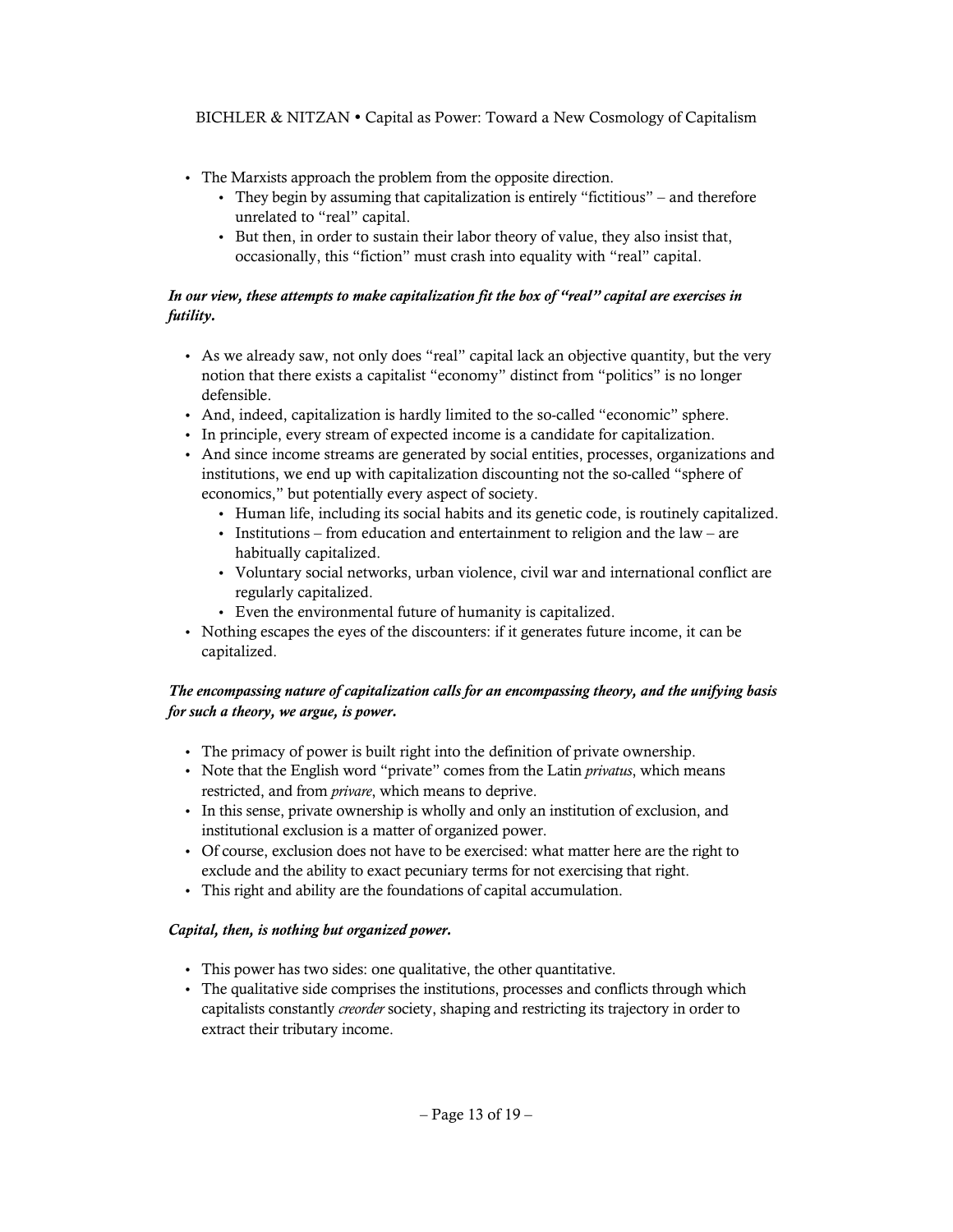The quantitative side is the process that integrates, reduces and distils these numerous qualitative processes down to the symbolic magnitude of capitalization.

# *Now, what is the object of capitalist power? How does it creorder society?*

- The answer begins from a conceptual distinction between the creative/productive potential of society – the sphere that Thorstein Veblen called industry – and the realm of power that, in the capitalist epoch, takes the form of business.
- Using as a metaphor the concept of physicist Denis Gabor, we can think of the social process as a giant hologram, a space crisscrossed with incidental waves.
- Each social action whether an act of industry or of business is an event, an occurrence that generates vibrations throughout the social space.
- But there is a fundamental difference between the vibrations of industry and the vibrations of business.
- Industry, understood as the collective knowledge and creative effort of humanity, is inherently cooperative, integrated and synchronized. It operates best when its various events resonate with each other.
- Business, on the other hand, isn't collective; it is private. And it works best through conflict.
- The goals of business are achieved through the threat and exercise of systemic prevention and restriction – that is, through strategic sabotage.
- The key object of this sabotage is the resonating pulses of industry a resonance that business constantly upsets through built-in dissonance.

# *Let's illustrate this interaction of business and industry with a simple example.*

- Political economists, both mainstream and Marxist, postulate a positive relationship between production and profit.
- Capitalists, they argue, benefit from industrial activity and, therefore, the more fully employed their equipment and workers are, the greater their profit.
- But if we think of capital as power, exercised through the strategic sabotage of industry by business, the relationship becomes non-monotonic and possibly inverse.
- This latter relationship is illustrated, hypothetically, in [Figure 1](#page-14-0).
- The chart contrasts and relates the utilization of industrial capacity, on the horizontal axis, with the capitalist share of income on the vertical axis.
- Now, up to a point, the two measures move together; after that point, the relationship becomes negative.
- The reason for this inversion is easy to explain by looking at extremes.
- If industry came to a complete standstill at the bottom left corner of the chart, capitalist earnings would be nil.
- But capitalist earnings also would be zero if industry always and everywhere operated at full socio-technological capacity – depicted by the bottom right corner of the chart.
- Under this latter scenario, industrial considerations rather than business decisions would be paramount, production would no longer need the consent of owners, and these owners would be unable to extract their tribute earnings.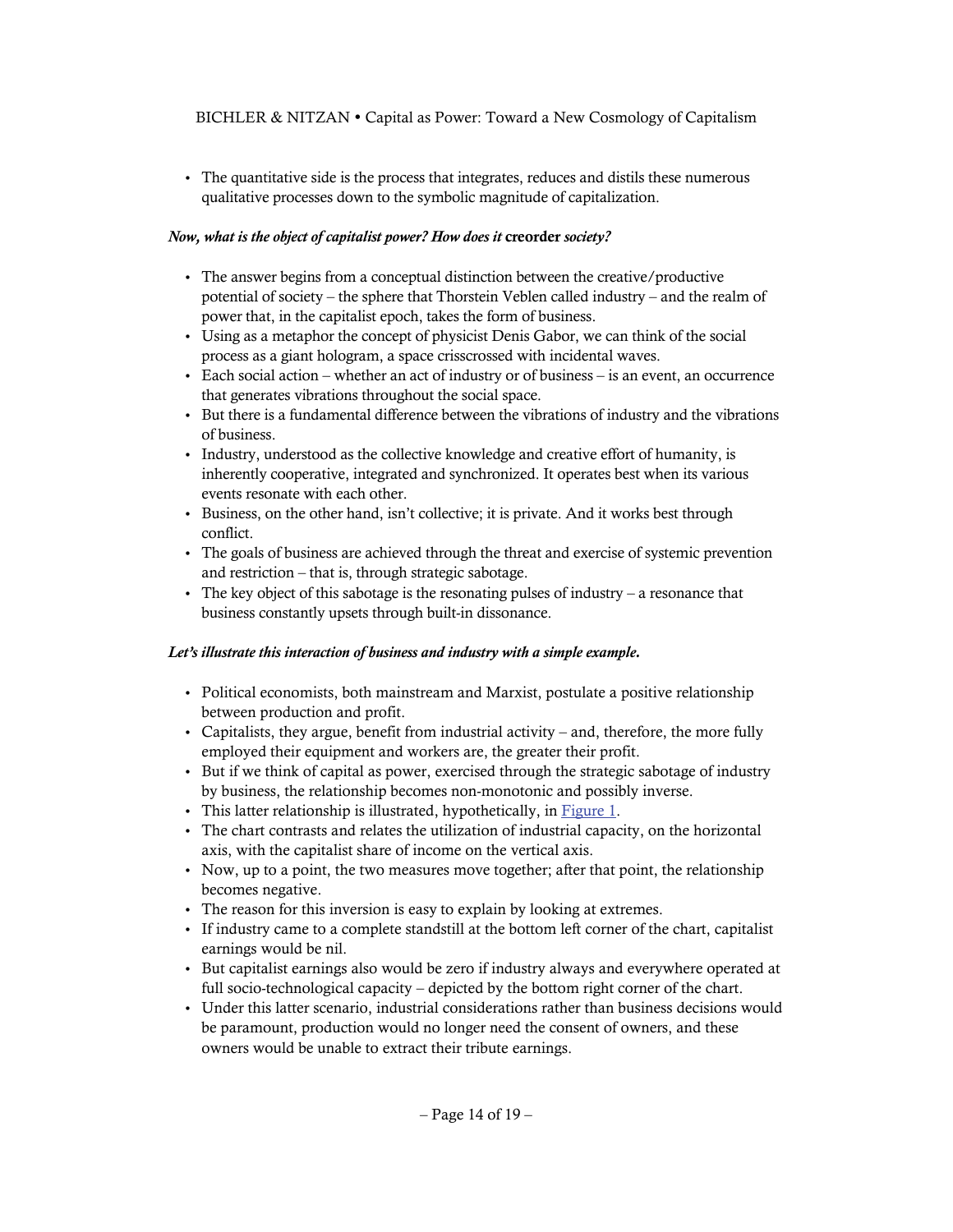- For owners of capital, then, the ideal Goldilocks condition lies somewhere in between.
- <span id="page-14-0"></span> This condition is indicated by top of the arc in the chart, with high capitalist earnings being received in return for letting industry operate – though only at less than full potential.



Figure 1

### *Now, having laid out the theory, let's look at the facts.*

- [Figure 2](#page-15-0) shows this relationship for the United States since the 1930s.
- The horizontal axis approximates the degree of sabotage by using the official rate of unemployment, inverted (notice that unemployment begins with zero on the right, indicating no sabotage, and as it increases to the left so does sabotage).
- The vertical axis, as before, shows the share of capitalists in national income.
- And lo and behold, what we see is very close to the theoretical claims represented in [Figure 1.](#page-14-0)
- The best position for capitalists is not when industry is fully employed, but when the unemployment rate is around 7 percent.
- In other words, "business as usual" and the so-called "natural rate of unemployment" are two sides of the same power process: a process in which business accumulates by strategically sabotaging industry.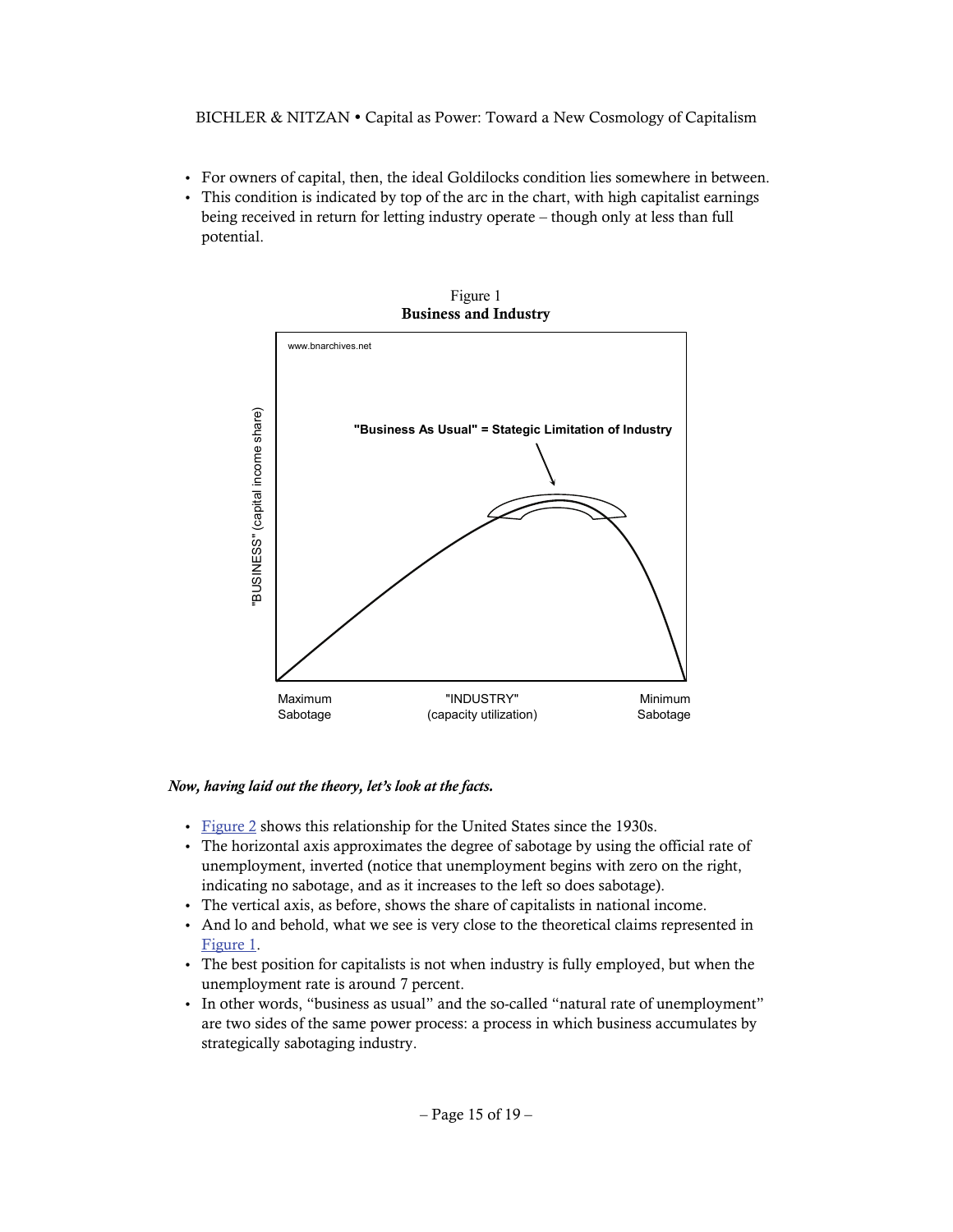<span id="page-15-0"></span>

Figure 2

NOTE: Series are shown as 5-year moving averages.



#### *Now, power is never absolute; it's always relative.*

- For this reason, both the quantitative and qualitative aspects of capital accumulation have to be assessed differentially – that is, relative to other capitals.
- Contrary to standard political economy, both liberal and Marxist, capitalists are driven not to maximize profit, but to "beat the average" and "exceed the normal rate of return."
- Their entire existence is conditioned by the need to outperform, by the imperative of achieving not absolute accumulation, but differential accumulation.
- And that makes perfect sense.
- To beat the average means to accumulate faster than others; and since capital *is* power, capitalists who accumulate differentially increase their power.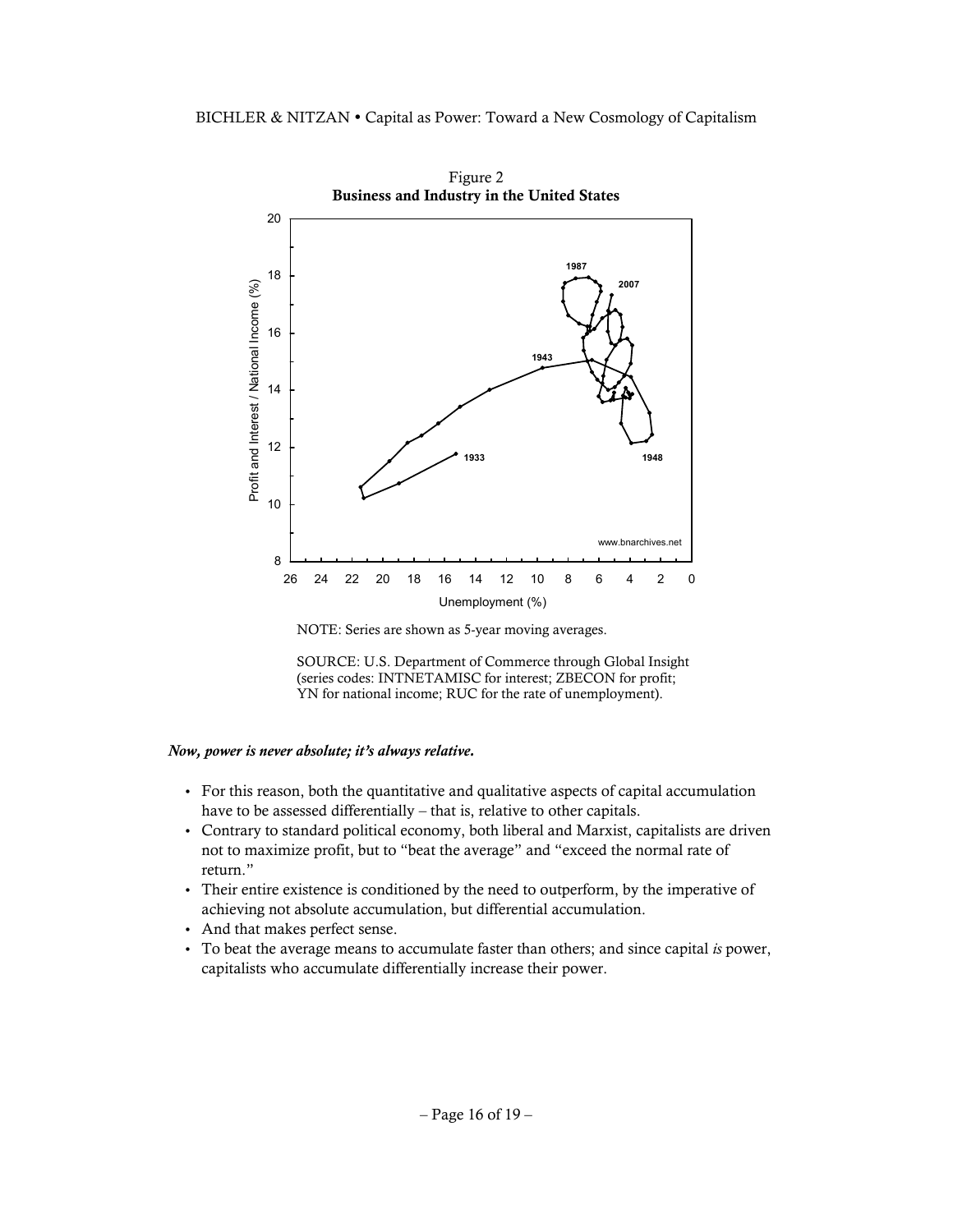## *Let's illustrate this process with another example, taken from our work on the global political economy of the Middle East.*

- $\cdot$  [Figure 3](#page-17-0) shows the differential performance of the world's six leading oil companies relative to the *Fortune 500* benchmark.
- Each bar in the chart measures the extent to which the oil companies' rate of return on equity exceeded or fell short of the *Fortune 500* average.
- $\bullet$  The gray bars show positive differential accumulation i.e. the percent by which the oil companies exceeded the *Fortune 500* average.
- $\bullet$  The black bars show negative differential accumulation that is, the percent by which the oil companies trailed the average.
- Finally, the explosion signs in the chart show the occurrences of "Energy Conflicts" that is, regional energy-related wars.

## *Now, conventional economics has no interest in the differential profits of the oil companies, and it certainly has nothing to say about the relationship between these differential profits and regional wars.*

- Differential profit is perhaps of some interest to financial analysts.
- Middle-East wars are the business of international relations experts and security analysts.
- And since each of the two phenomena belongs to a completely separate realm of society and a distinct academic "discipline," no one has ever thought of relating them in the first place.
- And yet, as it turns out, these phenomena are not simply "related."
- In fact, they could be thought of as two sides of the very same process namely, the *global accumulation of capital as power*.

# *We started to study this subject when we were still graduate students, back in the late 1980s, and we've published quite a bit about it since then.*

- This research opened our eyes first, to the encompassing nature of capital; and second, to the insight that one can gain from analyzing its accumulation as a power process.
- Notice the three remarkable relationships depicted in the chart.
	- First, every energy conflict was preceded by the large oil companies trailing the average. In other words, for an energy conflict to erupt, the oil companies first had to differentially *decumulate* – a most unusual prerequisite from the viewpoint of any social science.
	- Second, every energy conflict was followed by the oil companies beating the average. In other words, war and conflict in the region – processes that social scientists customarily blame for "distorting" the aggregate economy – have served the differential interest of certain key firms at the expense of other key firms.
	- Third and finally, with one exception, in 1996-7, the oil companies never managed to beat the average without there first being an energy conflict in the region. In other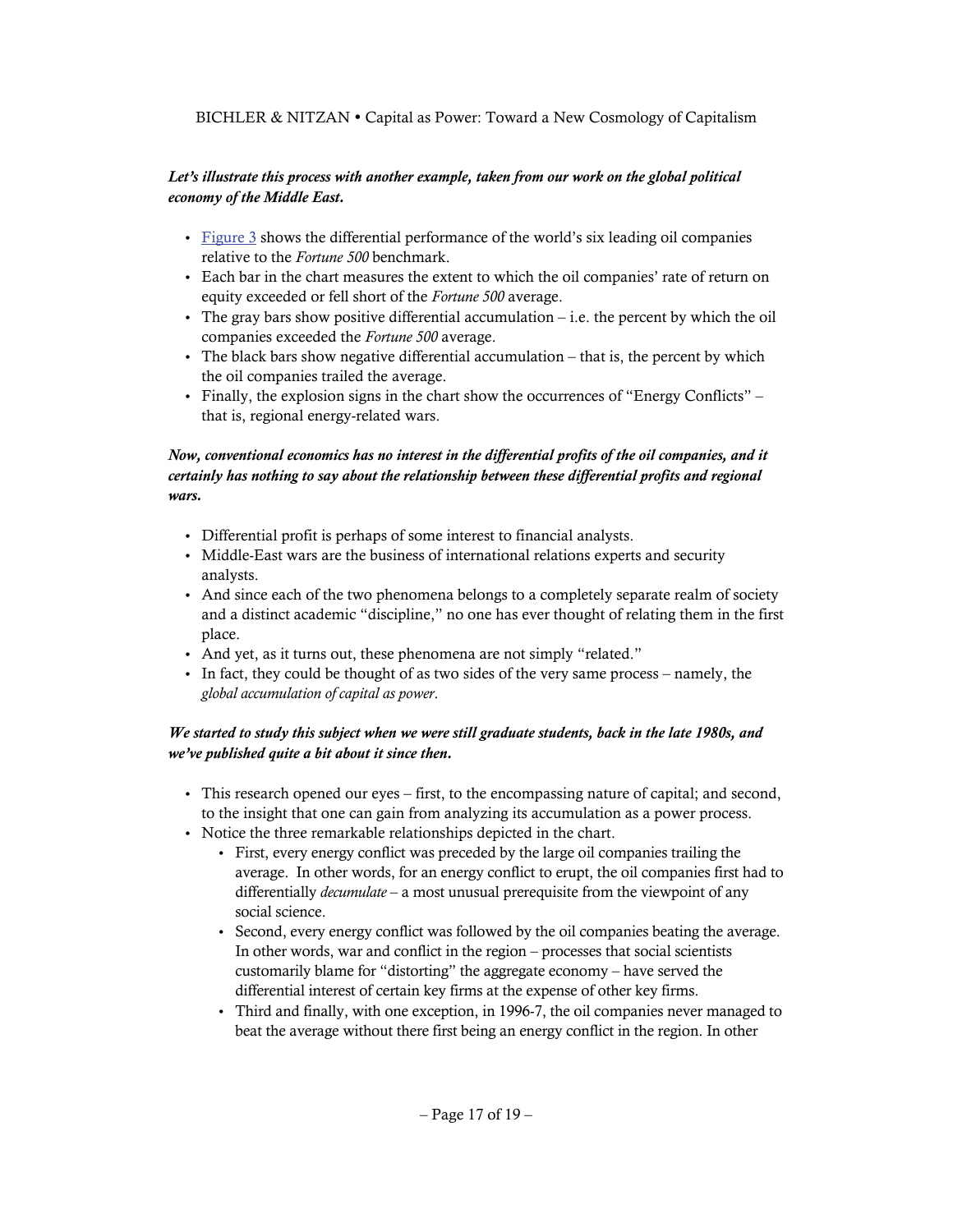words, the differential performance of the oil companies depended not on production, but on the most extreme form of sabotage: war.

<span id="page-17-0"></span>

Figure 3 **The Petro-Core's Differential Accumulation and Middle East 'Energy Crises'** 

66 68 70 72 74 76 78 80 82 84 86 88 90 92 94 96 98 00 02 04 06

\* Return on equity is the ratio of net profit to owners' equity. Differential return on equity is the difference between the return on equity of the Petro-Core and the Fortune 500, expressed as a per cent of the return on equity of the Fortune 500. For 1992-3, data for Fortune 500 companies are reported without SFAS 106 special charges.

NOTE. The Petro-Core consists of British Petroleum (BP-Amoco since 1998), Chevron (till 2000), Exxon (ExxonMobil since 1999), Mobil (till 1998) and Royal-Dutch/Shell and Texaco (till 2000). Company changes are due to merger. The Energy Conflicts include: the 1967 Arab-Israel war, the 1973 Arab-Israel war, the 1979 Iranian Revolution, the 1979 first Israeli invasion of Lebanon, the 1979 Soviet invasion of Afghanistan, the 1980 Iran-Iraq war, the 1982 second Israeli invasion of Lebanon, the 1990-1 first Gulf War, the 2000 second Palestinian Intifada, the 2001-2 U.S. invasion of Afghanistan and the launching of the 'War on Terror' and the 2002-3 second Gulf War.

SOURCE: *Fortune*: Standard & Poor's *Compustat*.